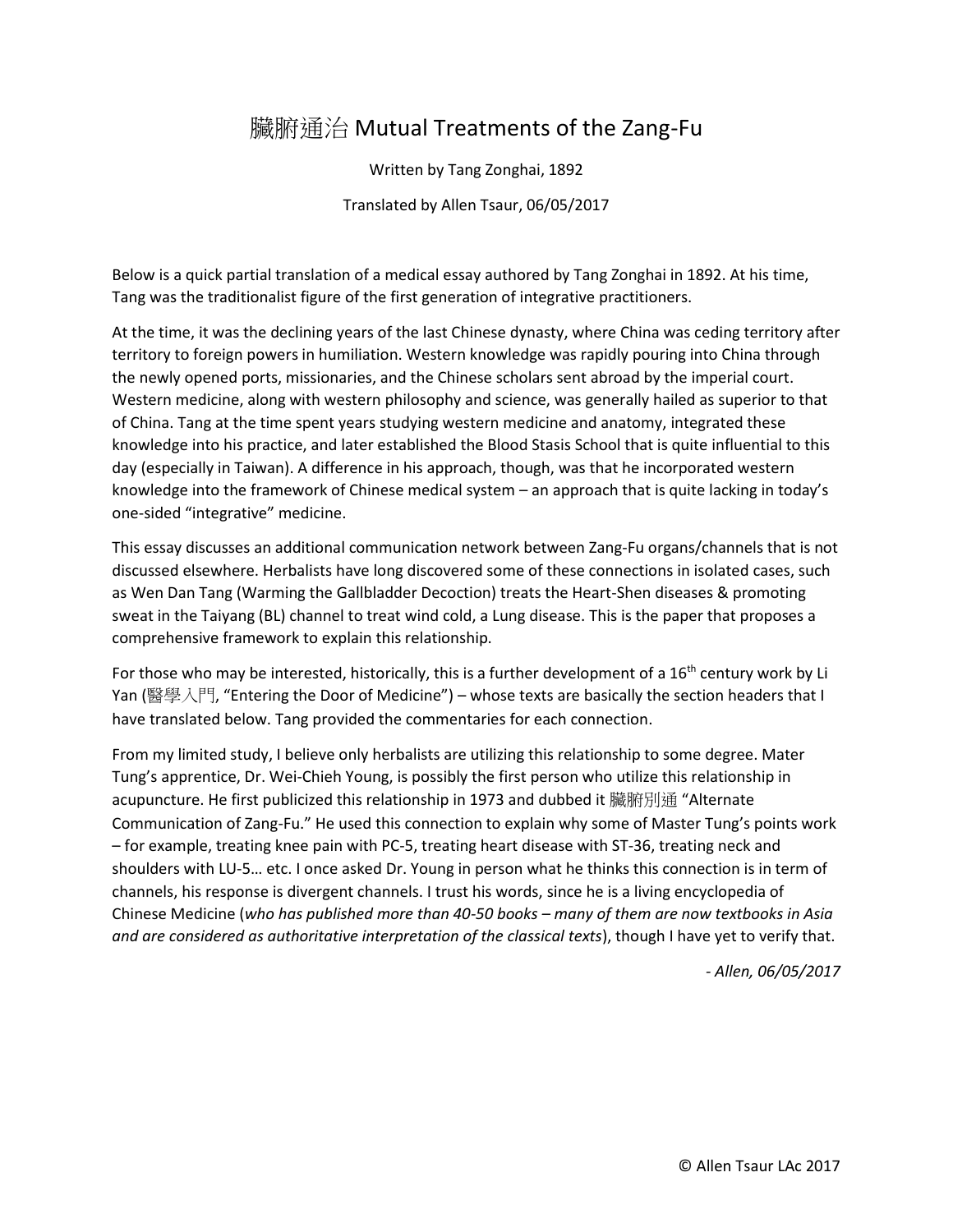# 心與膽通,心病怔忡,宜溫膽為主,膽病戰栗癲狂,宜補心為主。

The Heart communicates with the Gallbladder. When there is the Heart disease of fright and palpitation, one should focus on warming the Gallbladder. When there is the Gallbladder disease of trembling, shivering, maniac, or madness, one should focus on supplementing the Heart.

舊注君相二火一氣相通,此解通字與以下各通字不合。蓋所謂通者,必有相通之道路,唐宋後憑 空說理,不按實跡。西醫雖詳形略氣,然如此等道路非借西說不能發明。西醫云:人之臟腑全有 連網相聯,其連網中全有微絲管行血行氣,據此則知心與膽通,其道路亦在膜網之中。

Old commentaries mentioned that the two Fires<sup>1</sup> are essentially one qi that mutually communicate to each other. This definition of "communicating" is different from that of the "communication" mentioned below.

What it means by "communication" must have certain pathways that communicate one with another. After Tang and Song dynasties, [people] made up hypotheses in abstraction without physical evidences. Even though the Western medicine focuses on the physicality and neglects on the qi, this system of pathways cannot be clarified without the Western knowledge.

The Western medicine stated, "Zang-Fu organs are all linked together by connective network. This network is entirely filled with fine vessels that move qi and blood." From here, it is understandable that the pathway communicating Heart and Gallbladder exists in such membranous network.

蓋膽附於肝。肝系著脊,上循入肺系,連及於心。膽與心通之路,即在其系中。,故心病怔忡宜 溫膽,膽病戰栗癲狂宜補心,非空論矣。又溫字補字有辨。經言溫之以氣,補之以味,內經言以 苦補心,是瀉心火,即是補心,以益其陰也,溫之以氣,是益其陽也。

Gallbladder is attached to Liver. The Liver system<sup>2</sup> attaches to the spine, ascends and to the Lung system, and connects with the Heart. The pathway that communicates Gallbladder and Heart is right there in this very system.

Thus, when there is the Heart disease of fright and palpitation, one should focus on warming the Gallbladder. When there is the Gallbladder disease of trembling, shivering, maniac, or madness, one should focus on supplementing the Heart. This is not an empty saying.

In an additional note, there is a difference between "warming" and "supplementing."

The Classic stated, "Warm by the qi<sup>3</sup> and supplement by taste."

The Inner Classic stated, "Supplement Heart with bitters." This is to drain the Heart fire in order to supplement the Heart, due to [its effect] of benefitting the yin [substances]. "Warming by the qi" means to benefit the yang.

 $\overline{\phantom{a}}$ 

<sup>&</sup>lt;sup>1</sup> Soveriegn Fire and Ministerial Fire

<sup>&</sup>lt;sup>2</sup>  $\hat{\mathbb{R}}$  Xi – here translated as system

 $3$  Qi in term of herbal medicine = temperature and energetic directionality; taste = flavor and material texture.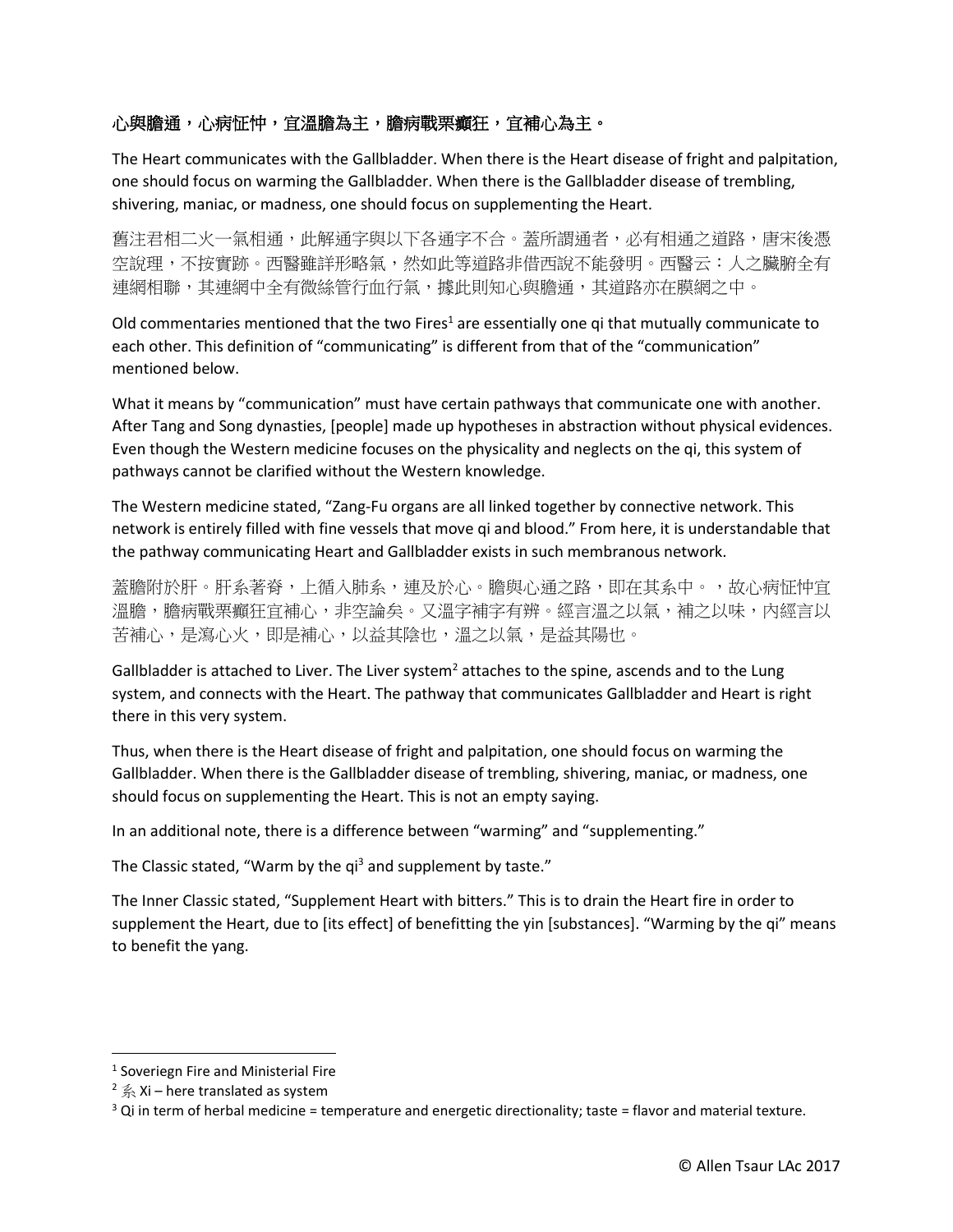## 肝與大腸通,肝病宜疏通大腸,大腸病宜平肝經為主。

The Liver communicates with the Large Intestine. For Liver diseases, it is suitable to dredge and unobstruct the Large Intestine. For Large Intestine diseases, one should focus on balancing/moderating the Liver channel.

肝內膈膜,下走血室,前連膀胱,後連大腸。厥陰肝脈又外繞行肛門。大腸傳導。全賴肝疏泄之 力,以理論則為金木交合,以形論則為血能潤腸。腸能導滯之故,所以肝病宜疏通大腸,以行其 鬱結也。大腸病如痢症、腸風秘結、便毒等症,皆宜平肝和血潤腸,以助其疏泄也。

Liver [enters] into the diaphragm, descends to the blood chamber, links up with the bladder in the anterior, and links up with the large intestine in the posterior. The Jueyin Liver channel also encircles the anus in the exterior.

Large Intestine's [function] of transmitting<sup>4</sup> all depends on the force of Liver's dredging and draining. By fundamental theory, this is the interaction of Metal and Wood. By physical anatomy, blood can moisten the intestine. Due to the intestine's ability to transmit the stagnation, for Liver diseases, it is suitable to dredge and un-obstruct the Large Intestine, which moves/frees the oppression and binding [of the Liver].

For diseases of the Large Intestine, such as dysentery, intestinal wind, constipation, binding, groin (bubo) sores,<sup>5</sup> it is suitable to balance the Liver, harmonize its blood, and moisten the intestine – which is benefiting its [function] of dredging and draining.

#### 脾與小腸通,脾病宜泄小腸火,小腸病宜潤脾為主。

The Spleen communicates with the Small Intestine. For Spleen diseases, it is suitable to drain the fire of Small Intestine. For Small Intestine disease, one should focus on moistening/lubricating the Spleen.

西醫圖繪脾居連網之上,小腸通體皆與連網相附,連網中均有微絲管相通,據此則內經所言道路 顯然。西醫不知內經,妄詆軒岐以為未見臟腑,此不足怪,獨怪中國趨好洋學,舍古聖之書,而 弗深考,豈不謬哉。

In the Western anatomical drawing, the Spleen resides superior to the connective network<sup>6</sup>. The entirety of the Small Intestine also attach to the connective network. This connective network is filled with fine vessels that allow free communications.

This unquestionably demonstrates the pathways mentioned by the Inner Cannon. It is not strange that the Western medical practitioners falsely accuse that Huang Di and Qi Bo had never seen the Zang-Fu organs, since they do not know a thing about the Inner Cannon. [I] only blame the Chinese [medical

 $\overline{a}$ 

<sup>4</sup> Suwen 8: "The large intestine is the official functioning as transmitter along the Way. Changes and transformations originate in it." (translation by Unschuld)

<sup>&</sup>lt;sup>5</sup> Or "toxic constipation/discharges"

<sup>&</sup>lt;sup>6</sup> I am not completely sure what this structure he's speaking about. My speculation that it is the archaic term for the greater omentum due to the fitting features he mentioned elsewhere in the same work and the following sentence where "the entirety of the small intestines are attached to it"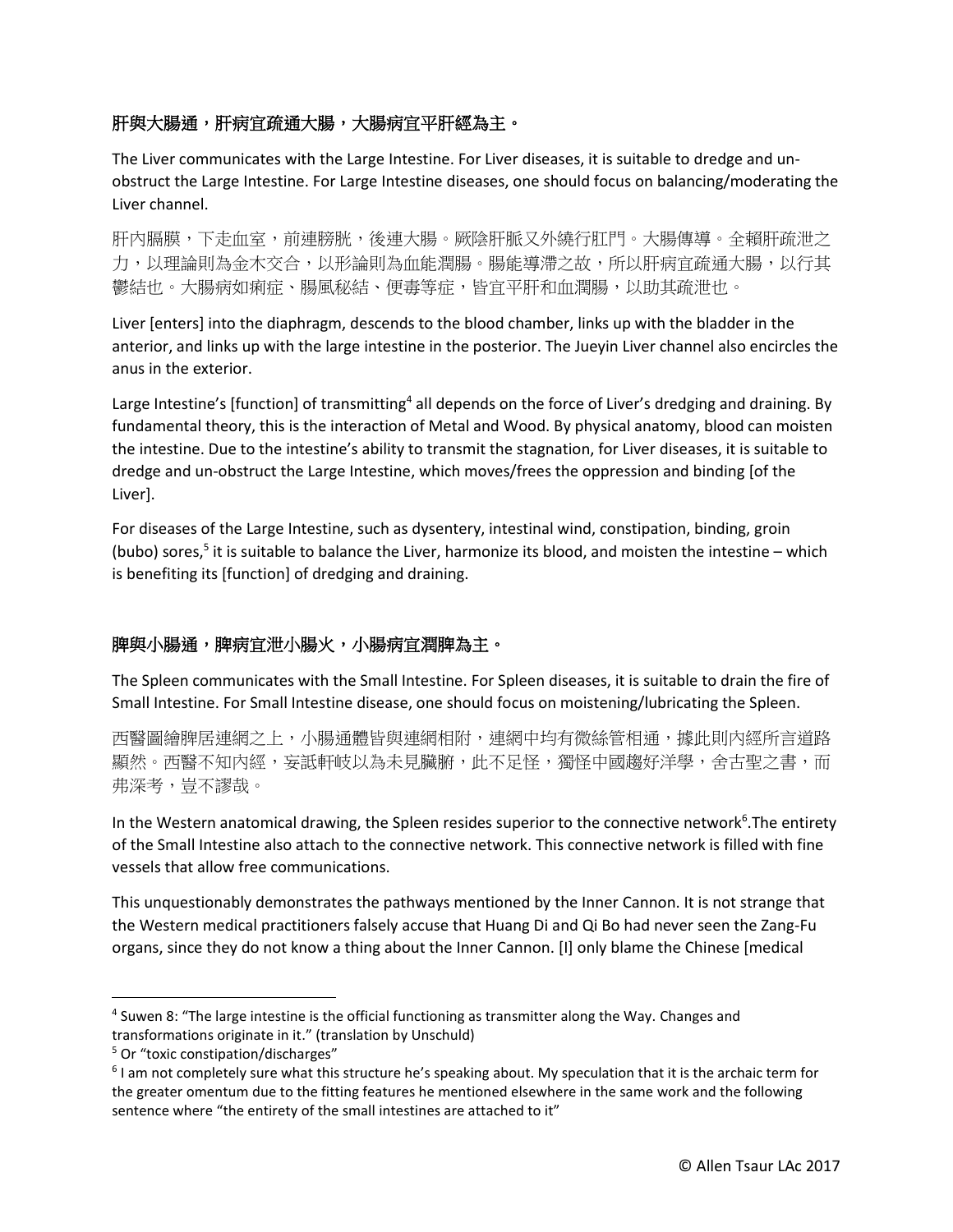practitioners], who favor the foreign knowledge vainly and hastily, who abandon the works of the ancient sages and do not investigate deeply. Isn't this bizarre?

脾病多是小腸之火蒸助濕氣,發腫脹作瀉滿小便混濁,故當瀉小腸。至於小腸所以化物不滯,全 賴脾濕有以濡之。西醫所謂甜肉汁入腸化物是矣,故小腸病痢及秘結、闌門不開、膈食等症,皆 宜潤脾。

Spleen diseases are mostly due to the excessive steaming and generation of damp qi by the Small Intestine fire. This creates swelling, fullness, diarrhea, distension, and turbid urine. Thus, one should drain the Small Intestine.

How does the Small Intestine transform substances without creating stagnation? It all relies on the moistening of the Spleen dampness. Western medicine describes this as the secretion of the [pancreas]<sup>7</sup> that aids digestion/transformation in the intestines. Thus when there is the disease of dysentery, constipation, obstructed ileocecal valve<sup>8</sup>, or indigestion<sup>9</sup>, it is suitable to moisten the Spleen.

#### 肺與膀胱通,肺病宜清利膀胱水,膀胱病宜清肺氣為主。

The Lungs communicate with the Bladder. For Lung diseases, it is suitable to clear and disinhibit the water of Bladder. For Bladder diseases, one should focus on clearing the Lung Qi.

肺主通調水道,下輸膀胱,其路道全在三焦膜中,上卷已詳言之,故肺與膀胱相隔其遠,而實相 涌。肺病則水停為痰飲,故宜清利膀胱以瀉之。膀胱病多由肺之上原不得疏通,故宜清肺氣為 主。

The Lungs govern the communication and regulation of the water pathways. It transits downward into the Bladder. This communicating route is entirely within the membranous [network] of the Triple Energizers, which is explained in details in the previous volume [of this work]. Thus, although the Lungs and the Bladder seem far away separated from one another, they in fact communicate to each other.

When the Lungs are ill, the [pathogenic] water becomes stagnant, which turns into phlegm-rheum. Thus it is suitable to clear and disinhibit the Bladder to drain [the pathogenic fluids]. Diseases of the Bladder are mostly due to the inability of the Lung to course and communicate as the upper source [of fluid], thus it is suitable to focus on clearing the Lung Qi.

#### 腎與三焦通,腎病宜調和三焦,三焦病宜補腎為主。

The Kidneys communicate with the Triple Energizers. For Kidney diseases, it is suitable to regulate and harmonize the Triple Energizers. For Triple Energizers diseases, one should focus on supplementing the Kidneys.

 $\overline{\phantom{a}}$ 

 $<sup>7</sup>$  The classical term for pancreas is "sweet meat"</sup>

<sup>&</sup>lt;sup>8</sup> The classical term for ileocecal valve is "door-screen gate"

 $9A$  specific type of indigestion where one feels bloated in the chest and has difficulty in swallowing